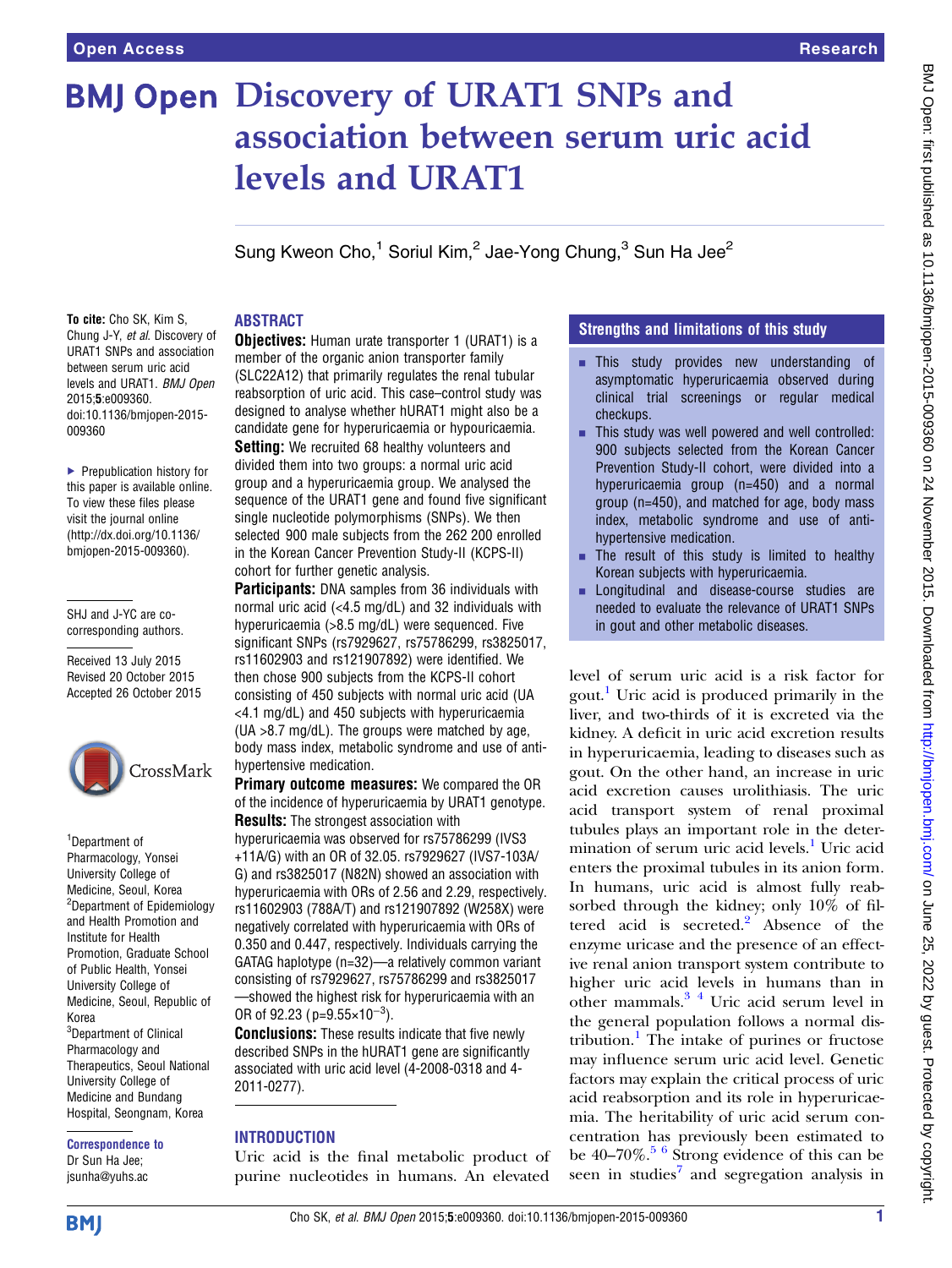families.<sup>[8](#page-6-0)</sup> Kottgen *et al*<sup>[9](#page-6-0)</sup> recently reported that 28 genetic loci could explain the observed 6% variance in uric acid in European Caucasian subjects. The most influential loci, as one might expect, encode proteins involved in secretion and renal filtration of uric acid. Since Enomoto et  $al^{10}$  $al^{10}$  $al^{10}$  identified the urate transporter in the human kidney (URAT1, encoded by SLC22A12), a urate–anion exchanger localised on the apical side of the proximal tubule, many genome-wide association studies (GWAS) and target SNP studies have found significant polymorph-isms in different ethnic groups.<sup>[11](#page-6-0)–15</sup> The most frequent mutation, W258X for hypouricaemia, and other hypouricaemia-related SNPs in Japanese patients, were not found in German or Czech Caucasians subjects.[16 17](#page-6-0) It is well known that W258X (rs121907892) is associated with hypouricaemia in Korean individuals.<sup>[12](#page-6-0)</sup> Recently, a high frequency of SLC22A12 variants (c.1245\_1253del and c.1400C>T; 1.87% and 5.56%, respectively) which contribute to renal hypouricaemia was reported in the Roma population. $^{18}$  $^{18}$  $^{18}$  Our aim was to clarify the association of URAT1 with serum uric acid in Korean subjects. In this study, we conducted full direct sequencing in 68 healthy Korean subjects (36 with uric acid levels below 4.5 mg/ dL (0.076 µmol/L) and 32 with uric acid levels above  $8.5 \text{ mg/dL}$  (0.14 µmol/L)). After selection of a tagging SNP, we validated the five significant URAT1 SNPs in 900 men chosen from the Korean Cancer Prevention Study-II (KCPS-II) cohort.

#### MATERIALS AND METHODS Discovery of URAT1 variants by direct sequencing

Sixty-eight male genomic DNA samples were selected from healthy individuals from the DNA bank of Severance hospital, Seoul, Korea (4-2008-0318) taking into account uric acid level (36 subjects with levels below  $4.5 \text{ mg/dL}$  (0.076 µmol/L) and 32 subjects with levels above  $8.0 \text{ mg/dL}$  (0.13  $\mu$ mol/L)). Ethics approval was obtained from Severance institutional review board and all participants provided informed consent. The health status of each individual was evaluated by routine physical examination and laboratory tests. Participants were divided into two groups: a normal uric acid group that included hypouricaemic individuals, and a hyperuricaemia group. To identify genetic variants of URAT1, the entire 5802 bp URAT1 gene including the coding region, flanking intronic sequences and 3'UTR region was amplified and sequenced using an automated genetic analyzer (Applied Biosystems, Foster City, California, USA). Haplotype assembly was performed using the programme Haploview (V.4.2; developed by the Broad Institute, Cambridge, Massachusetts, USA). Nucleotide location numbers were assigned from the translational start site (GenBank accession number: AB071863).

## SNP selection

Study-specific association analyses for sequencing the data of the 68 subjects were performed using linear

regression for uric acid, assuming an additive genetic model. For uric acid, the covariates were age and body mass index (BMI). Excluding SNPs of less than 1% allele frequency, we selected eight SNPs as tagging SNPs with high linkage disequilibrium (LD) (r<sup>[2](#page-6-0)</sup>>0.8). Among these eight SNPs, five URAT1 SNPs significant for uric acid were selected as candidate SNPs for the replication cohort.

#### Data collection of replication cohort

The KCPS-II cohort consisted of 262 200 participants who were given routine health examinations at health promotion centres in South Korea from 1994 to 2012. Baseline data were collected by trained interviewers. Information on socio-demographic factors, health status and lifestyle was included in the questionnaires. A general health examination was performed at the same time. Standing height, body weight and waist circumference were measured with participants wearing light indoor clothing and without shoes. BMI was calculated as weight in kilograms divided by height in metres squared. For each individual, blood was drawn after at least 8 h of fasting for whole blood and serum samples. Uric acid, creatinine, triglyceride, total cholesterol, low density lipoprotein (LDL) cholesterol, high density lipoprotein (HDL) cholesterol and blood glucose levels were measured using an Hitachi-7600 analyzer. Nine hundred male subjects were selected from the KCPS-II cohort according to the following criteria: (1) 450 subjects with a uric acid level below 4.1 mg/dL (normal group including hypouricaemia) and 450 subjects with a uric acid level above 8.7 mg/dL (hyperuricaemia group); and (2) age, BMI and subjects with metabolic syndrome or taking anti-hypertensive drugs were equally distributed into the two separate groups. All 900 subjects agreed to provide DNA samples (4-2011-0277). To optimise the effect of the URAT1 SNPs, other factors affecting uric acid were balanced between the two groups.

#### Association analysis

After ensuring demographic similarity between the two groups [\(table 1](#page-2-0)), we estimated the effects of five significant URAT1 SNPs on uric acid as an OR using a multivariate binary logistic regression method. BMI, systolic blood pressure, diastolic blood pressure, total cholesterol, triglyceride, fasting glucose, LDL cholesterol, HDL cholesterol and creatinine are included as covariates. Pearson's  $\chi^2$  test was used to calculate the allelic risk of hyperuricaemia. The data were analysed using SPSS software V.18 (SPSS, Chicago, Illinois, USA). In general, p values of <0.05 were considered statistically significant, but we used adjusted p values based on the Bonferroni correction when we performed multiple statistical tests simultaneously.

## Haplotype association analysis

Haplotype imputation by expectation maximisation was performed in PLINK to produce the most likely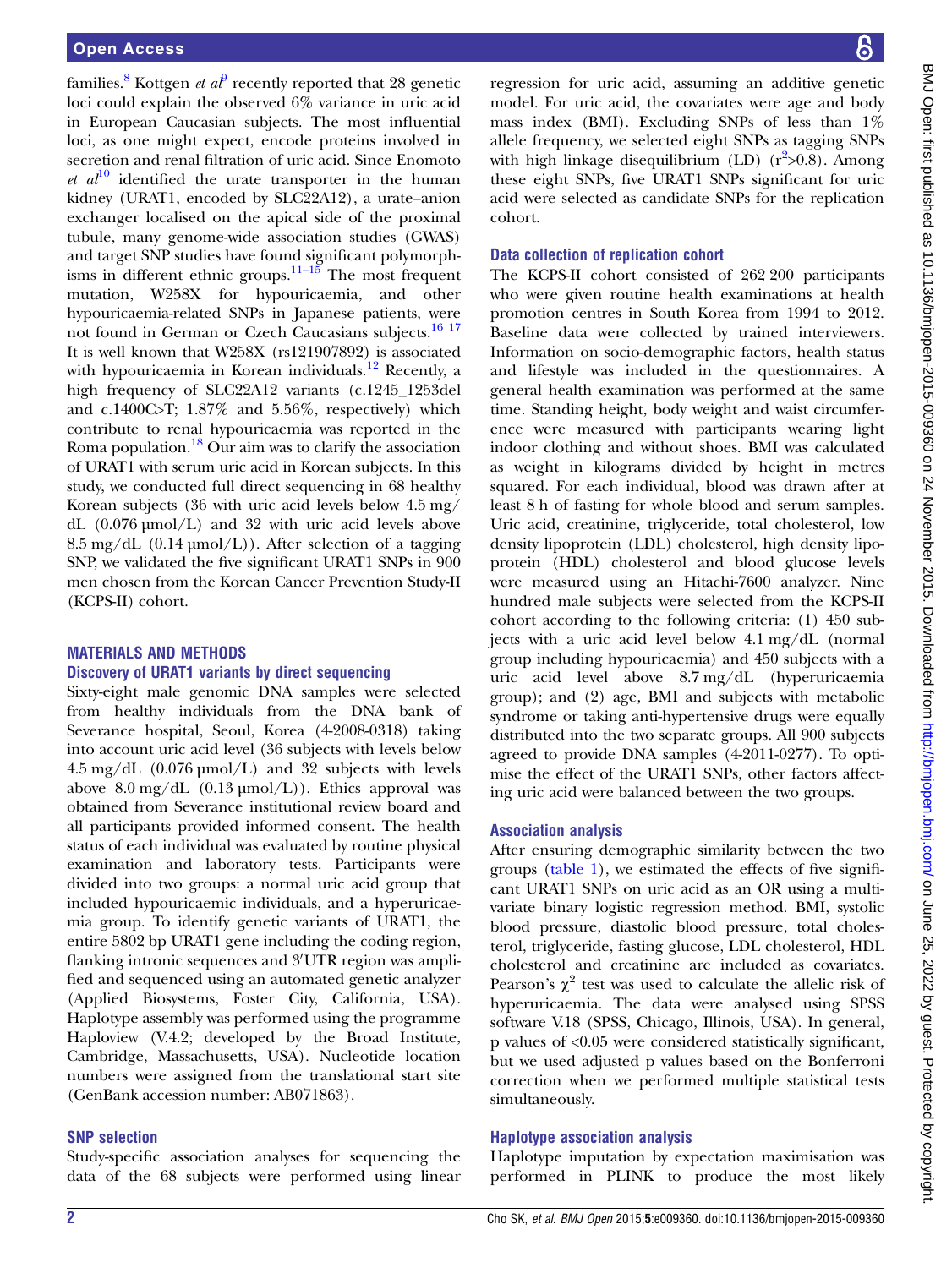<span id="page-2-0"></span>

| Table 1 Demographic characteristics |                               |                               |                              |  |  |  |
|-------------------------------------|-------------------------------|-------------------------------|------------------------------|--|--|--|
| <b>Characteristics</b>              | Normal uric acid group        | High uric acid group          | <b>Total</b>                 |  |  |  |
| Discovery stage                     | $n=36$                        | $n = 32$                      | $n = 68$                     |  |  |  |
| Age, years                          | $28 + 4$                      | $28 + 3$                      | $28 + 4$                     |  |  |  |
| BMI, $kg/m2$                        | $24.00 \pm 2.01$              | $22.24 \pm 2.19$              | 23.07±2.27                   |  |  |  |
| Uric acid, mg/dL*                   | $3.91 \pm 0.64$               | $8.71 \pm 0.77$               | $6.17 \pm 2.51$              |  |  |  |
|                                     | $(0.066 \pm 0.011 \mu mol/L)$ | $(0.15 \pm 0.013 \mu mol/L)$  | $(0.10 \pm 0.042 \mu mol/L)$ |  |  |  |
| <b>Replication stage</b>            | $n = 450$                     | $n = 450$                     | $n = 900$                    |  |  |  |
| Age, years                          | $44 + 8$                      | $44\pm8$                      | $44\pm8$                     |  |  |  |
| BMI, kg/m <sup>2*</sup>             | $27.18 \pm 1.96$              | $27.53 \pm 2.19$              | $27.35 \pm 2.09$             |  |  |  |
| Waist circumference, cm             | $91.70 \pm 6.08$              | $92.39 \pm 6.12$              | $92.04 \pm 6.10$             |  |  |  |
| Blood pressure, mm Hg               |                               |                               |                              |  |  |  |
| Systolic*                           | 124.90±12.54                  | 127.80±13.66                  | $126.31 \pm 13.18$           |  |  |  |
| Diastolic*                          | 79.96±9.21                    | $81.84 \pm 9.63$              | $80.90 \pm 9.47$             |  |  |  |
| Smoking status                      |                               |                               |                              |  |  |  |
| Never smokers, n (%)                | 103 (25.06)                   | 112 (13.69)                   | 215 (26.28)                  |  |  |  |
| Ever smokers, n (%)                 | 308 (74.94)                   | 295 (72.48)                   | 603 (73.72)                  |  |  |  |
| Alcohol consumption                 |                               |                               |                              |  |  |  |
| Never drinkers, n (%)               | 50 (11.99)                    | 54 (13.20)                    | 104 (12.59)                  |  |  |  |
| Ever drinkers, n (%)                | 367 (88.01)                   | 355 (86.80)                   | 722 (87.41)                  |  |  |  |
| Uric acid, mg/dL*                   | $3.59 \pm 0.47$               | $9.45 \pm 0.57$               | $6.52 \pm 2.98$              |  |  |  |
|                                     | (0.060±0.0079 µmol/L)         | $(0.16 \pm 0.0096 \mu mol/L)$ | $(0.11 \pm 0.050 \mu mol/L)$ |  |  |  |
| Total cholesterol, mg/dL*           | 201.00±35.00                  | 213.90±36.00                  | 207.45±36.07                 |  |  |  |
| Triglycerides, mg/dL*               | 198.60±112.90                 | 248.40±143.30                 | 223.50±131.11                |  |  |  |
| Fasting glucose, mg/dL*             | 110.70±41.40                  | 96.59±13.97                   | 103.63±31.67                 |  |  |  |
| LDL cholesterol, mg/dL*             | 118.50±33.20                  | 126.50±35.12                  | $122.61 \pm 34.41$           |  |  |  |
| HDL cholesterol, mg/dL*             | 47.78±10.84                   | $45.63 \pm 9.02$              | $46.71 \pm 10.02$            |  |  |  |
| Creatinine, mg/dL*                  | $1.07 \pm 0.15$               | $1.26 \pm 0.26$               | $1.16 \pm 0.23$              |  |  |  |

Values are mean±SD for continuous data.

\*p<0.05, comparing the normal uric acid level group (<4.5 mg/dL (<0.076 µmol/L) (discovery stage) and < 4.1 mg/dL (<0.069 µmol/L) (replication stage)) and high uric acid level group (>8.5 mg/dL (>0.14 µmol/L) (discovery stage) and >8.7 mg/dL (>0.15 µmol/L) (replication stage)).

Body mass index (BMI) was calculated as weight in kilograms divided by height in metres squared.

HDL, high density lipoprotein; LDL, low density lipoprotein.

haplotype calls. These data were then used to perform a BMI, systolic blood pressure, diastolic blood pressure, total cholesterol, triglyceride, fasting glucose, LDL cholesterol, HDL cholesterol and creatinine-adjusted logistic regression in PLINK, producing ORs and p values.

#### Locus-specific hyperuricaemia genetic risk score and correlation with uric acid level

We used the simple count method to calculate the genetic risk score (GRS) of five URAT1 SNPs. In case of loss-of-function URAT1 polymorphism, a score of 3 was assigned to those homozygous for the reference allele, 2 to heterozygotes, and 1 to those homozygous for the loss-of-function allele. In case of gain-of-function URAT1 polymorphism, 1 was assigned to those with the reference allele, 2 to heterozygotes, and 3 to those homozygous for the gain-of-function allele. In this study the GRS ranges from 3 to 15. Subjects were divided into four groups of 225 each based on GRS score, from low to high. The GRS distribution of the four groups was: 0<GRS<5.0, 5.0≤GRS<6.0, 6.0≤GRS<7.0 and 7.0≤GRS. Where the hyperuricaemia group and the normal group had the same GRS, we estimated the incremental GRS quintile effect on hyperuricaemia versus the normal

# RESULTS

# URAT1 SNP discovery and association analysis with uric acid

between URAT1 SNPs and uric acid.<sup>[19](#page-6-0)</sup>

ratio with reference to the Q1 group. The attenuation of the association of GRS of the hyperuricaemia group versus the normal group in a balanced demographic sampling from the cohort suggests a causal association

Whole sequencing of URAT1 was performed in 68 male Korean subjects, divided into a hyperuricaemia group and a normal control group (including hypouricaemia). Sequencing revealed 26 SNPs in the URAT1 gene [\(table 2](#page-3-0)). Our study is the first to identify one SNP in the promoter region (c.-46G>A) and three non-coding variants (c.506+32T>C, c.662-18C>G and c.1395-105C>T) of URAT1. Excluding mono call error, we conducted a correlation analysis of 26 URAT1 SNPs with uric acid (data not shown). We plotted 19 URAT1 SNPs, excluding SNPs of less than 1% allele frequency. From 19 SNPs, we selected eight SNPs as tagging SNPs with high LD  $(r^2>0.8)$ . The eight SNPs are rs11602903, rs7929627, rs476037, rs373337426, rs75786299, rs148845071, rs3825017 and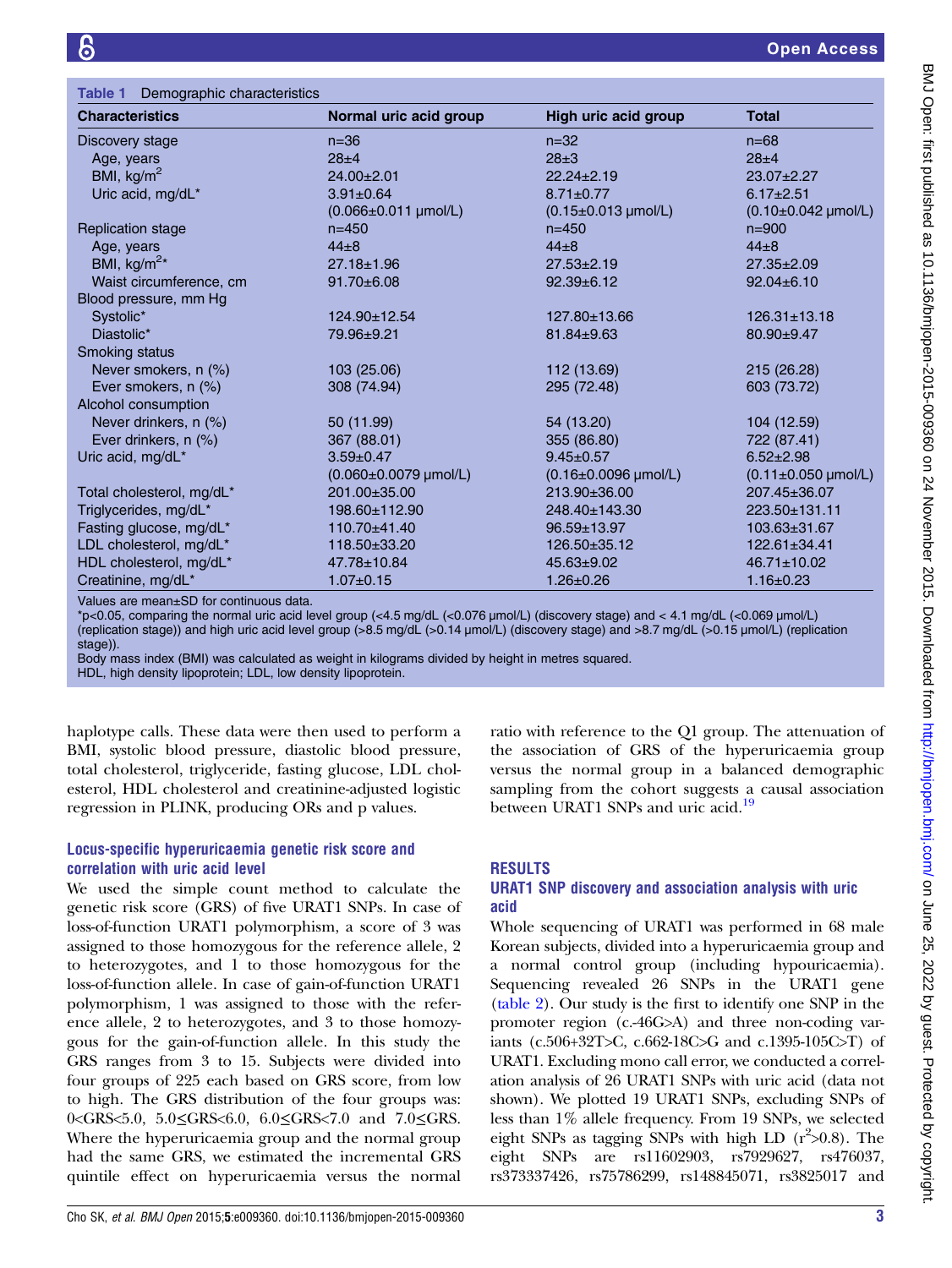<span id="page-3-0"></span>rs121907892. rs11602903 represents rs974313, rs3825016, rs3825018, rs524023, rs11231825, rs1529909, rs2021860 and rs559946. rs7929627 represents rs11231837 and rs7932775. rs476037 represents rs3832794. Five tagging SNPs (rs7929627, rs75786299, rs3825017, rs11602903 and rs121907892) significantly associated with uric acid were selected for replication.

#### Genotype associations and allelic associations

We examined the relationship between the five selected URAT1 SNPs and hyperuricaemia incidence in the discovery and replication stage of this study [\(table 3](#page-4-0)). All five selected SNPs showed a significant ( $p<0.05$ ) association with uric acid level in the discovery stage (data not shown). In the replication stage, it was observed that subjects heterozygous or homozygous for rs7929627 were more likely to be hyperuricaemic than those in the control group (OR=2.41, 95% CI 1.79 to 3.22, p=3.57×10−<sup>9</sup> and OR=7.86, 95% CI 4.85 to 12.7,  $p=3.33\times10^{-14}$ , respectively). Subjects heterozygous for rs75786299 were more likely to be hyperuricaemic than those in the control group (OR=33.22, 95% CI 4.51 to 244.43, p=9.30×10<sup>-9</sup>). Subjects heterozygous or homozygous for rs3825017 were more likely to be hyperuricaemic than those in the control group (OR=2.38, 95% CI 1.76 to 3.20, p=1.07×10−<sup>8</sup> and OR=4.23, 95% CI 1.96 to 9.11, p=1.12×10<sup>-4</sup>, respectively). Subjects heterozygous or homozygous for rs11602903 were less likely to be hyperuricaemic than those in the control group  $(OR=0.25, 95\% \text{ CI } 0.19 \text{ to } 0.34, \text{ p=1.70} \times 10^{-14} \text{ and }$ OR=0.17, 95% CI 0.10 to 0.29, p=1.93×10<sup>-12</sup>, respectively).

Three SNPs (rs7929627, rs75786299 and rs3825017) were associated with a gain-of-function mutation

(OR=2.37, p=0.015; OR=1.09, p=0.016; and OR=3.13, p=0.009; rs7929627, rs75786299 and rs382501, respectively) in the discovery stage. All three showed the same results in the replication phase (OR=2.56, p=3.84×10<sup>-14</sup>; OR=32.07, p=1.20×10<sup>-8</sup>; and OR=2.29, p=3.44×10<sup>-11</sup>; rs7929627, rs75786299 and rs3825017, respectively). Individuals who had the rs75786299 polymorphism showed the highest OR for hyperuricaemia. Two SNPs (rs11602903 and rs121907892) were associated with a loss-of-function mutation (OR=0.45, p=0.048 and OR=0.915, p=0.017; rs11602903 and rs121907892, respectively). These two SNPs induced hypouricaemia  $(rs11602903, rs121907892; OR=0.350, p=3.60\times10^{-14}$  and OR=0.447, p=1.10×10<sup>-14</sup>, respectively) in the replication cohort as well.

#### Haplotype association analysis

We performed logistic regression analysis to evaluate the association between the incidence of hyperuricaemia and haplotype of the five selected SNPs with reference to the AGCAG haplotype. Haplotype AGCAG SNPs are rs7929627, rs75786299, rs3825017, rs11602903 and rs121907892. Haplotype GGCAG contains one gain-of-function SNP, rs7929627, and is associated with a significantly increased incidence of hyperuricaemia (p=0.035; OR=1.48). Haplotype GGTAG contains two gain of function SNPs, rs7929627 and rs3825017, and is associated with a significantly increased incidence of hyperuricaemia (p=0.011; OR=1.64). Haplotype GATAG contains three gain-of-function SNPs, rs7929627, rs75786299 and rs3825017, and is associated with a significantly increased incidence of hyperuricaemia (p=9.55×10−<sup>3</sup> ; OR=92.23). Haplotype AGCAA contains one loss-of-function SNP, rs121907892, and is associated

|                          |                   | Amino acid   | <b>Minor allele</b> |             |                     | <b>Amino acid</b> | <b>Minor allele</b> |
|--------------------------|-------------------|--------------|---------------------|-------------|---------------------|-------------------|---------------------|
| rs number                | <b>Variant</b>    | substitution | frequency           | rs number   | <b>Variant</b>      | substitution      | frequency           |
| <b>Promoter variants</b> |                   |              |                     |             |                     |                   |                     |
| rs11602903               | $c.-788A > T$     |              | 0.265               | rs559946    | $c.-424C > T$       |                   | 0.265               |
| rs524023                 | $c.-764C > T$     |              | 0.265               | rs3825018   | $c.-220A>G$         |                   | 0.265               |
| rs9734313                | $c.-718C>T$       |              | 0.265               |             | $c.-46G>A$          |                   | 0.007               |
| Coding variant           |                   |              |                     |             |                     |                   |                     |
| rs3825017                | c.246C > T        | <b>N82N</b>  | 0.224               | rs121907893 | c.650C > T          | <b>T217M</b>      | 0.007               |
| rs3825016                | c.258C > T        | H86H         | 0.265               | rs121907892 | c.774G > A          | W258X             | 0.044               |
| rs11231825               | c.426T>C          | <b>H142H</b> | 0.265               | rs7932775   | c.1309T>C           | <b>L437L</b>      | 0.427               |
| Non-coding variants      |                   |              |                     |             |                     |                   |                     |
|                          | $c.506 + 32T > C$ |              | 0.007               | rs78880801  | $c.1070 + 66C > T$  |                   | 0.008               |
| rs75786299               | $c.661+11G > A$   |              | 0.037               | rs373337426 | $c.1071 - 33C > T$  |                   | 0.022               |
|                          | $c.662 - 18C > G$ |              | 0.007               | rs7929627   | $c.1286 - 103A > G$ |                   | 0.427               |
| rs2021860                | $c.830+109G > T$  |              | 0.265               |             | $c.1395 - 105C > T$ |                   | 0.007               |
| rs1529909                | $c.831 - 45T > C$ |              | 0.273               | rs11231837  | $c.1598 + 18C > T$  |                   | 0.427               |
| 3'UTR variants           |                   |              |                     |             |                     |                   |                     |
| rs139299506              | $c.*163$ del $TC$ |              | 0.007               | rs3832794   | $c.*291$ del $G$    |                   | 0.316               |
| rs148845071              | $c.*268G > A$     |              | 0.037               | rs476037    | $c.*517G > A$       |                   | 0.316               |

The position of the variant is based upon the translational start site.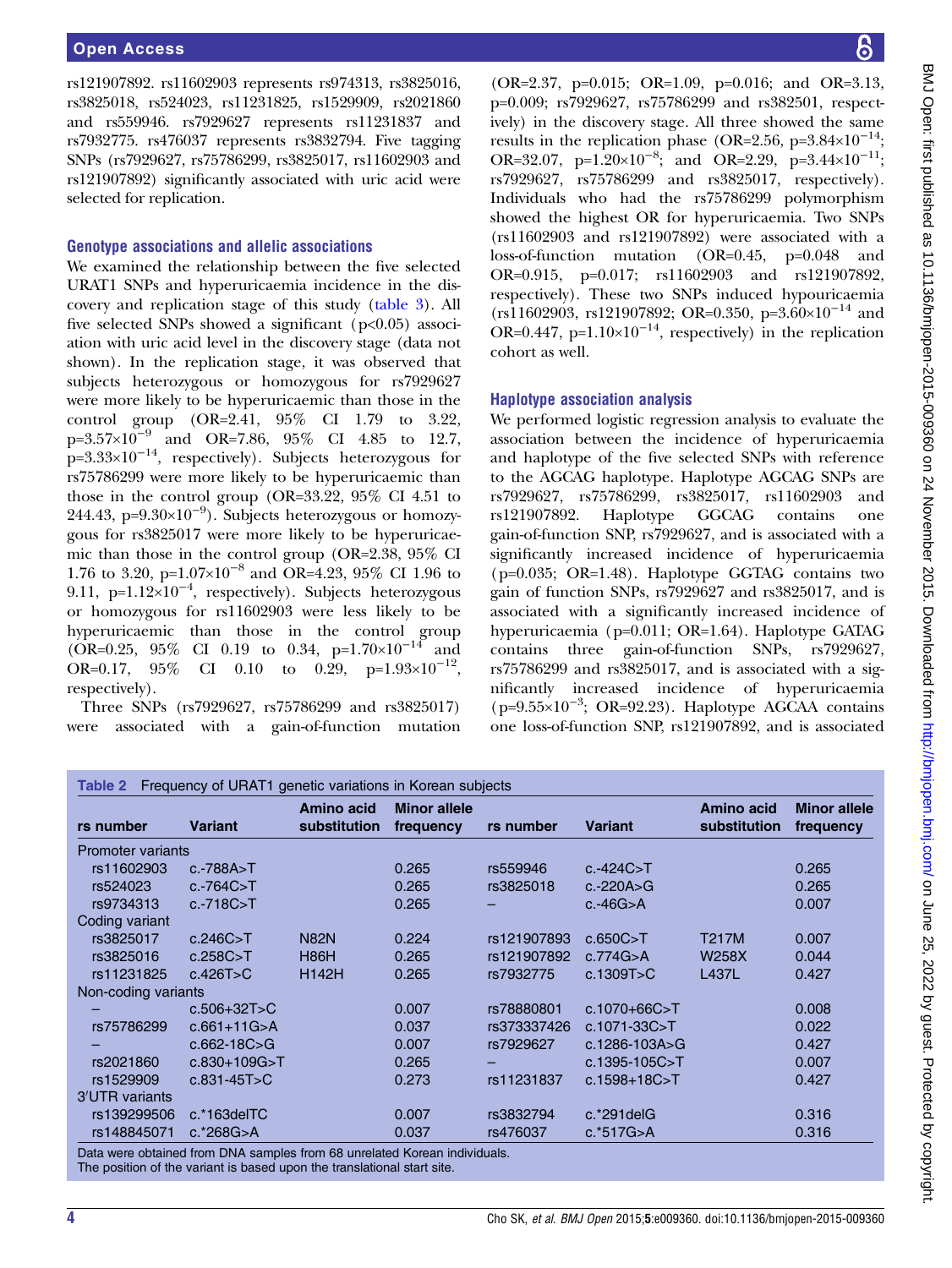<span id="page-4-0"></span>

| <b>SNP amino acid change</b> |           | <b>Normal uric</b> | <b>High uric</b>    | <b>Allele frequency</b> |             |                            |                        |
|------------------------------|-----------|--------------------|---------------------|-------------------------|-------------|----------------------------|------------------------|
| (rs number)                  | Genotype  | acid group         | acid group          | <b>Control</b>          | Case        | Allele OR (95% CI)         | p Value                |
| Discovery stage              |           | UA <4.5 $mg/dL$    | $UA > 8.5$ mg/dL    |                         |             |                            |                        |
|                              |           | (<0.076 µmol/L)    | $(>0.14 \mu mol/L)$ |                         |             |                            |                        |
| IVS7-103A/G (rs7929627)      | AA        | 17                 |                     | 0.32                    | 0.53        | 2.37 (1.18 to 4.76)        | 0.015                  |
|                              | AG        | 14                 | 16                  |                         |             | (R: A)                     |                        |
|                              | GG        | 5                  | 9                   |                         |             |                            |                        |
| IVS3+11A/G (rs75786299)      | GG        | 36                 | 27                  | $\mathbf{0}$            | 0.08        | 1.09 (1.01 to 1.17)        | 0.016                  |
|                              | GA        | $\Omega$           | 5                   |                         |             | (R: G)                     |                        |
| N82N (rs3825017)             | CC        | 27                 | 13                  | 0.13                    | 0.31        | 3.13 (1.30 to 7.52)        | 0.009                  |
|                              | <b>CT</b> | 9                  | 17                  |                         |             | (R: C)                     |                        |
|                              | <b>TT</b> | $\overline{0}$     | $\overline{c}$      |                         |             |                            |                        |
| -788A/T (rs11602903)         | AA        | 15                 | 21                  | 0.34                    | 0.19        | 0.452 (0.204 to 1.003)     | 0.048                  |
|                              | <b>AT</b> | 18                 | 10                  |                         |             | (R: A)                     |                        |
|                              | <b>TT</b> | 3                  |                     |                         |             |                            |                        |
| W258X (rs121907892)          | GG        | 30                 | 32                  | 0.09                    | $\mathbf 0$ | 0.915 (0.853 to 0.983)     | 0.017                  |
|                              | GA        | 6                  | 0                   |                         |             | (R: G)                     |                        |
|                              | AA        | $\Omega$           | 0                   |                         |             |                            |                        |
| <b>Replication stage</b>     |           | $UA < 4.1$ mg/dL   | $UA > 8.7$ mg/dL    |                         |             |                            |                        |
|                              |           | (<0.076 µmol/L)    | (<0.076 µmol/L)     |                         |             |                            |                        |
| IVS7-103A/G (rs7929627)      | AA        | 236                | 119                 | 0.27                    | 0.48        | 2.56 (2.10 to 3.12) (R: A) | $3.84 \times 10^{-14}$ |
|                              | AG        | 188                | 228                 |                         |             |                            |                        |
|                              | GG        | 26                 | 103                 |                         |             |                            |                        |
| IVS3+11A/G (rs75786299)      | GG        | 449                | 419                 | < 0.01                  | 0.03        | 32.07 (4.37 to 235.44)     | $1.20\times10^{-8}$    |
|                              | GA        |                    | 31                  |                         |             | (R: G)                     |                        |
| N82N (rs3825017)             | CC        | 345                | 254                 | 0.13                    | 0.25        | 2.29 (1.78 to 2.93)        | $3.44 \times 10^{-11}$ |
|                              | <b>CT</b> | 96                 | 168                 |                         |             | (R: C)                     |                        |
|                              | TT        | 9                  | 28                  |                         |             |                            |                        |
| -788A/T (rs11602903)         | AA        | 136                | 292                 | 0.42                    | 0.20        | 0.350 (0.284 to 0.432)     | $3.60 \times 10^{-14}$ |
|                              | <b>AT</b> | 253                | 136                 |                         |             | (R: A)                     |                        |
|                              | <b>TT</b> | 61                 | 22                  |                         |             |                            |                        |
| W258X (rs121907892)          | GG        | 282                | 450                 | 0.19                    | $\mathbf 0$ | 0.447 (0.424 to 0.472)     | $1.10\times10^{-14}$   |
|                              | GA        | 164                | 0                   |                         |             | (R: G)                     |                        |
|                              | AA        | 4                  | 0                   |                         |             |                            |                        |

p Value is determined by Pearson's  $\chi^2$  test in the allele analysis. R, reference allele.

5

 $\overline{\mathbf{O}}$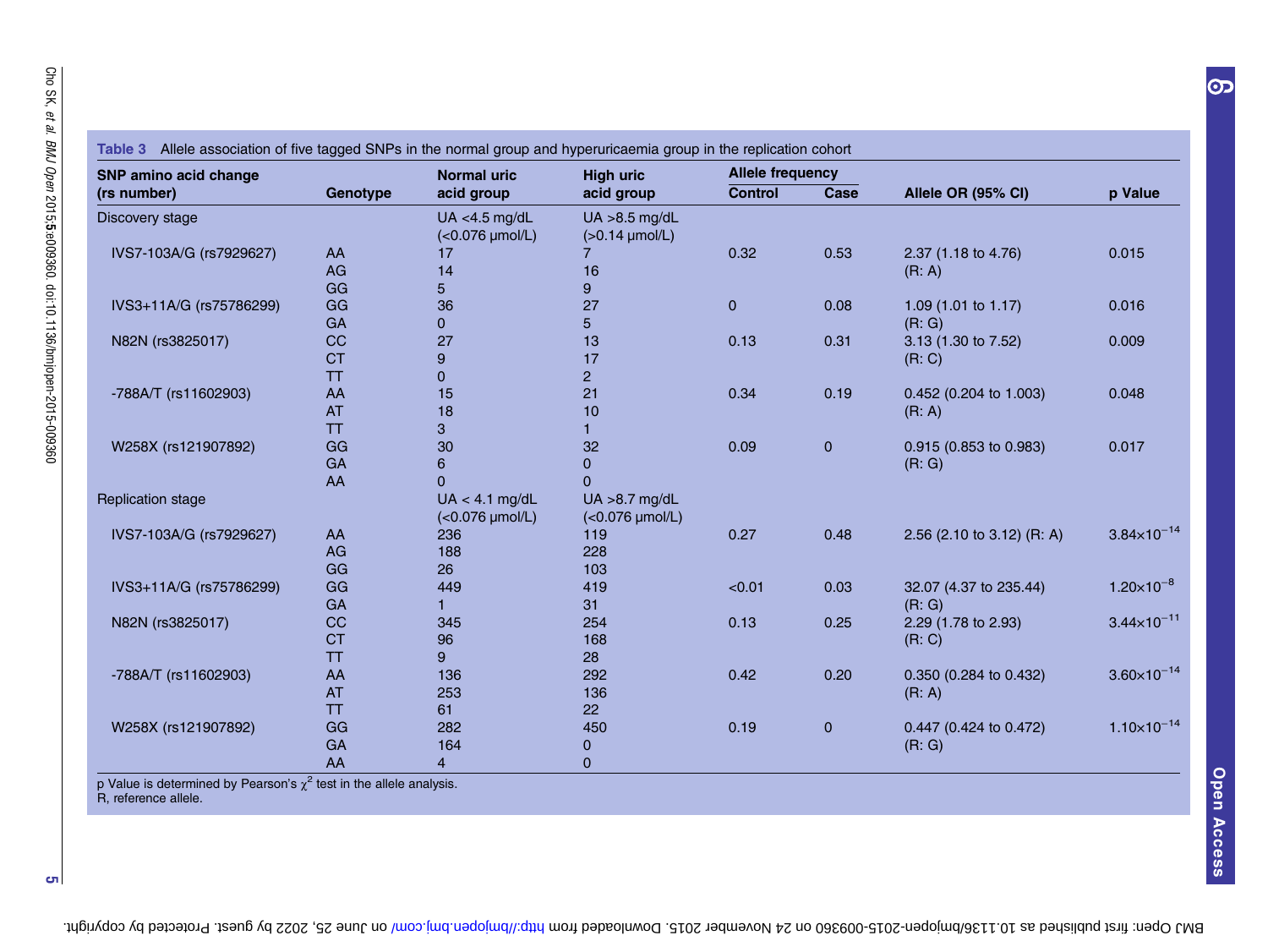with the absence of hyperuricaemia. Haplotype AGCTA contains two loss-of-function SNPs, rs11602903 and rs121907892, and is associated with the absence of hyperuricaemia. Haplotypes AGCTG and GGCTG were not significantly different from the reference haplotype.

#### Gout GRS association

A simple GRS was calculated to determine the cumulative effect of the URAT1 SNPs. In each set, the incidence of hyperuricaemia was significantly higher than the GRS of the control group (Q1) (table 4). We found a correlation between GRS and incidence of hyperuricaemia (Q1 vs Q2, Q1 vs Q3 and Q1 vs Q4; OR=4.00, p=2.00×10<sup>-6</sup>; OR=5.78, p=4.50×10<sup>-10</sup>; and OR=15.62,  $p=1.94\times10^{-25}$ , respectively).

#### **DISCUSSION**

We found significant uric acid-related URAT1 SNPs that differed between hyperuricaemic and normal or hypouricaemic subjects. Five selected SNPs from the discovery stage showed a significant association with uric acid in the 900 replication cohort subjects. In the haplotype analysis, the OR for the incidence of hyperuricaemia was gradually increased when an individual carried one gain-of-function SNP, two SNPs or three SNPs (OR=1.48, 1.64 and 92.23 respectively). On the other hand, the OR decreased when an individual had one loss-of-function SNP or two such SNPs (OR=0.86 and 0, respectively). Finally, we investigated the effect of URAT1 on uric acid using GRS analysis (table 4).

Founder mutation  $rs121907892^{20}$  $rs121907892^{20}$  $rs121907892^{20}$  showed the strongest association with hypouricaemia in our study. In the replication cohort, the uric acid level in individuals homozygous (AA) for rs121907892 was 1.85±0.17 mg/dL (0.031  $\pm 0.0029 \,\mu\text{mol/L}$ , while the uric acid of subjects homozygous (AA) for rs121907892 was below 2 mg/dL (0.034 µmol/L). Interestingly, Korean subjects with the rs11602903 allele were at an increased risk for hypouricaemia, whereas Graessler et  $al^{16}$  $al^{16}$  $al^{16}$  reported that the AA genotype of rs11602903 in German subjects was associated with reduced renal uric acid excretion (OR=1.8, 95% CI 1.129 to 2.993, p=0.0139 for fractional excretion of uric acid). Decreased renal uric acid excretion implies increased URAT1 activity, which should correlate

| Table 4 Adjusted ORs and 95% Cls for the<br>hyperuricaemia group versus the normal group ratio by<br>genetic risk score (GRS) of URAT1 SNP among 900<br>subjects |           |               |                      |                      |  |
|------------------------------------------------------------------------------------------------------------------------------------------------------------------|-----------|---------------|----------------------|----------------------|--|
| <b>GRS</b><br>quartile                                                                                                                                           | <b>OR</b> | 95% CI        | p Value              | p For<br>trend       |  |
| Q <sub>1</sub>                                                                                                                                                   | 1.00      |               |                      |                      |  |
| Q <sub>2</sub>                                                                                                                                                   | 4.00      | 2.26 to 7.08  | $2.00\times10^{-6}$  |                      |  |
| Q <sub>3</sub>                                                                                                                                                   | 5.78      | 3.33 to 10.04 | $4.50\times10^{-10}$ | $1.18\times10^{-31}$ |  |
| Q4                                                                                                                                                               | 15.62     | 9.32 to 26.19 | $1.94\times10^{-25}$ |                      |  |
|                                                                                                                                                                  |           |               |                      |                      |  |

with higher uric acid levels. Considering the difference in allele frequency in the two ethnic groups, the risk associated with the allele is comparable. Li  $et al.^{21}$  $et al.^{21}$  $et al.^{21}$  studying a Chinese population, showed that people with the rs11602903 allele had an increased incidence of hypouricaemia. Our tagging SNP, rs7929627, a SNP in intron 7, is genetically identical to rs7932775, a SNP in exon 8. Han Chinese individuals carrying rs7932775 were at increased risk for hyperuricaemia.[21](#page-6-0) A recent report on a Caucasian Czech population did not show any significant difference in serum uric acid level associated with rs7932775. Since our replication set focused instead on rs7929627, it is difficult to explain this discrepancy between studies in Caucasian and Asian populations. Further investigation is needed.

Although rs3825017 was not significantly associated with uric acid levels in the Chinese study, $21$  it showed a strong association in our study (OR=2.29, 95% CI 1.78 to 2.93, p=3.44×10<sup>-11</sup>). Because the population size of the present study was much larger, it is likely that we observed real effects that would not otherwise have been statistically significant. rs75786299 is the SNP most strongly associated with hyperuricaemia in our study (OR=32.07, 95% CI 4.37 to 235.44, p=3.44×10<sup>-11</sup>). Because of its low allelic frequency (1.8% in Korean subjects), this SNP was not identified by any previous GWAS study. Further functional study is needed to confirm our results, although Lee *et al*<sup>[12](#page-6-0)</sup> investigated the prevalence of hypouricaemia and its association with two URAT1 SNPs (W258X and R90H) in healthy Korean subjects. To the best our knowledge, this is the first study to sequence the entire URAT1 gene and investigate these five tagging SNPs and their association with uric acid levels in Korean subjects.

Our study has some limitations. First, we could not find previously identified missense and frame shift mutations with lower allelic frequencies: R90H, V138M, G164S and T217M.<sup>16</sup> This may be explained by population selection as we did not recruit patients with nephrolithiasis and low uric acid. Further study is needed to investigate patients with nephrolithiasis and low uric acid to demonstrate consistency with the previous report. $20$  Second, we could not evaluate all of the significant SNPs from the discovery stage. Since coverage of our five tagged SNPs is in the high LD region  $(r^2=0.8)$ , other SNPs might show different results in the replication stage. However, we are confident that these five selected SNPs convincingly illustrate an association of URAT1 with uric acid level in Korean subjects. Third, our study results have not been confirmed in patients with gout or nephrolithiasis. A logical next step is to investigate URAT1 SNP association with gout and nephrolithiasis.

We conclude that the haplotype association of our five selected URAT1 SNPs with hyperuricaemia has a potential predictive benefit. We found the hyperuricaemia related variant in the combined analysis (GATAG; OR=92.23, p=0.0096), which is associated with a high risk of gout in Korean subjects. We also found the hypouricaemic related variant (AGCTA), which is associated with a high risk for nephrolithiasis.<sup>20</sup> To validate a